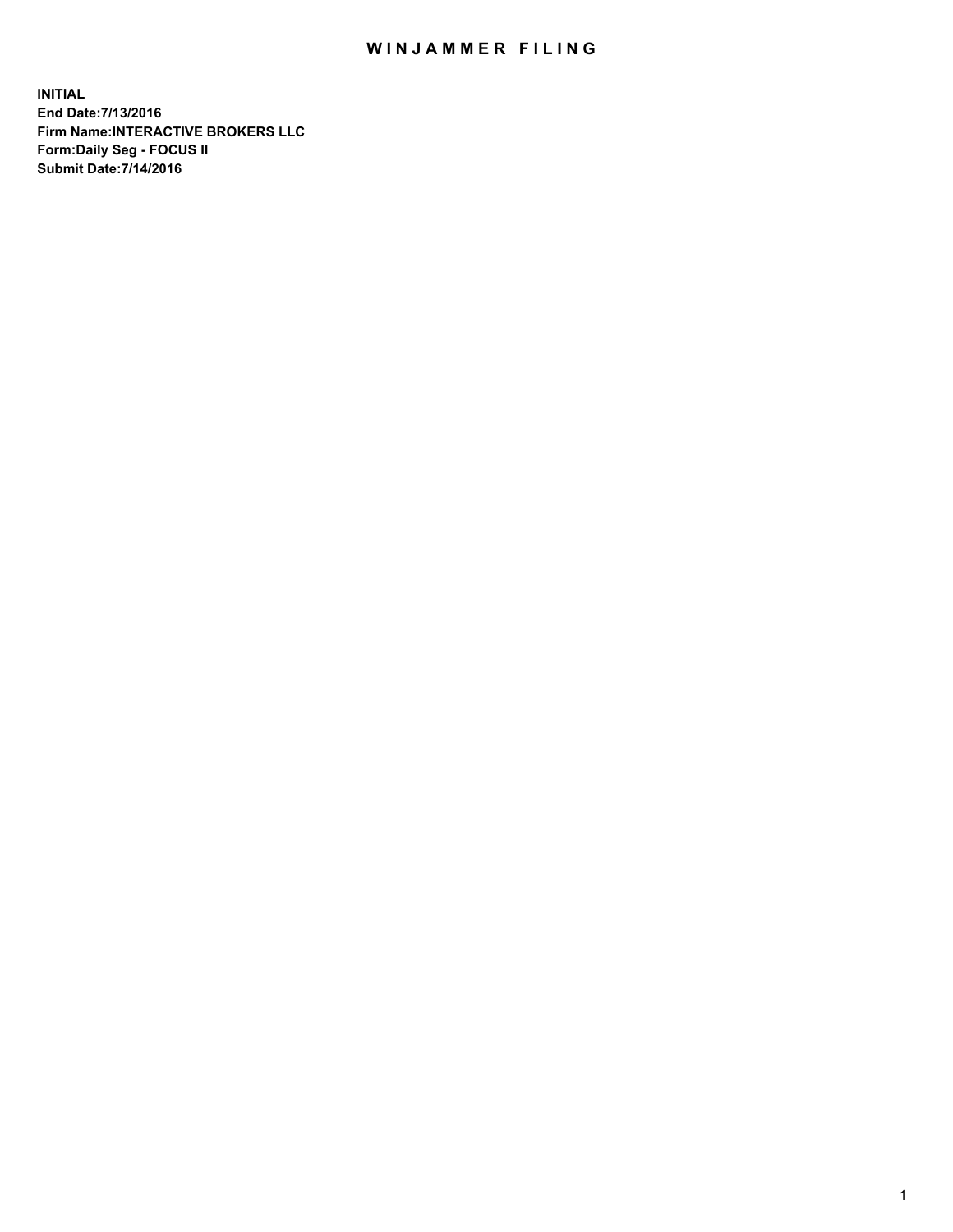## **INITIAL End Date:7/13/2016 Firm Name:INTERACTIVE BROKERS LLC Form:Daily Seg - FOCUS II Submit Date:7/14/2016 Daily Segregation - Cover Page**

| Name of Company<br><b>Contact Name</b><br><b>Contact Phone Number</b><br><b>Contact Email Address</b>                                                                                                                                                                                                                          | <b>INTERACTIVE BROKERS LLC</b><br>James Menicucci<br>203-618-8085<br>jmenicucci@interactivebrokers.c |
|--------------------------------------------------------------------------------------------------------------------------------------------------------------------------------------------------------------------------------------------------------------------------------------------------------------------------------|------------------------------------------------------------------------------------------------------|
|                                                                                                                                                                                                                                                                                                                                | om                                                                                                   |
| FCM's Customer Segregated Funds Residual Interest Target (choose one):<br>a. Minimum dollar amount: ; or<br>b. Minimum percentage of customer segregated funds required:% ; or<br>c. Dollar amount range between: and; or<br>d. Percentage range of customer segregated funds required between: % and %.                       | $\overline{\mathbf{0}}$<br>$\overline{\mathbf{0}}$<br>155,000,000 245,000,000<br>0 <sub>0</sub>      |
| FCM's Customer Secured Amount Funds Residual Interest Target (choose one):<br>a. Minimum dollar amount: ; or<br>b. Minimum percentage of customer secured funds required:%; or<br>c. Dollar amount range between: and; or<br>d. Percentage range of customer secured funds required between:% and%.                            | $\overline{\mathbf{0}}$<br>$\overline{\mathbf{0}}$<br>80,000,000 120,000,000<br>0 <sub>0</sub>       |
| FCM's Cleared Swaps Customer Collateral Residual Interest Target (choose one):<br>a. Minimum dollar amount: ; or<br>b. Minimum percentage of cleared swaps customer collateral required:% ; or<br>c. Dollar amount range between: and; or<br>d. Percentage range of cleared swaps customer collateral required between:% and%. | $\underline{\mathbf{0}}$<br><u>0</u><br>0 <sub>0</sub><br>0 <sup>0</sup>                             |

Attach supporting documents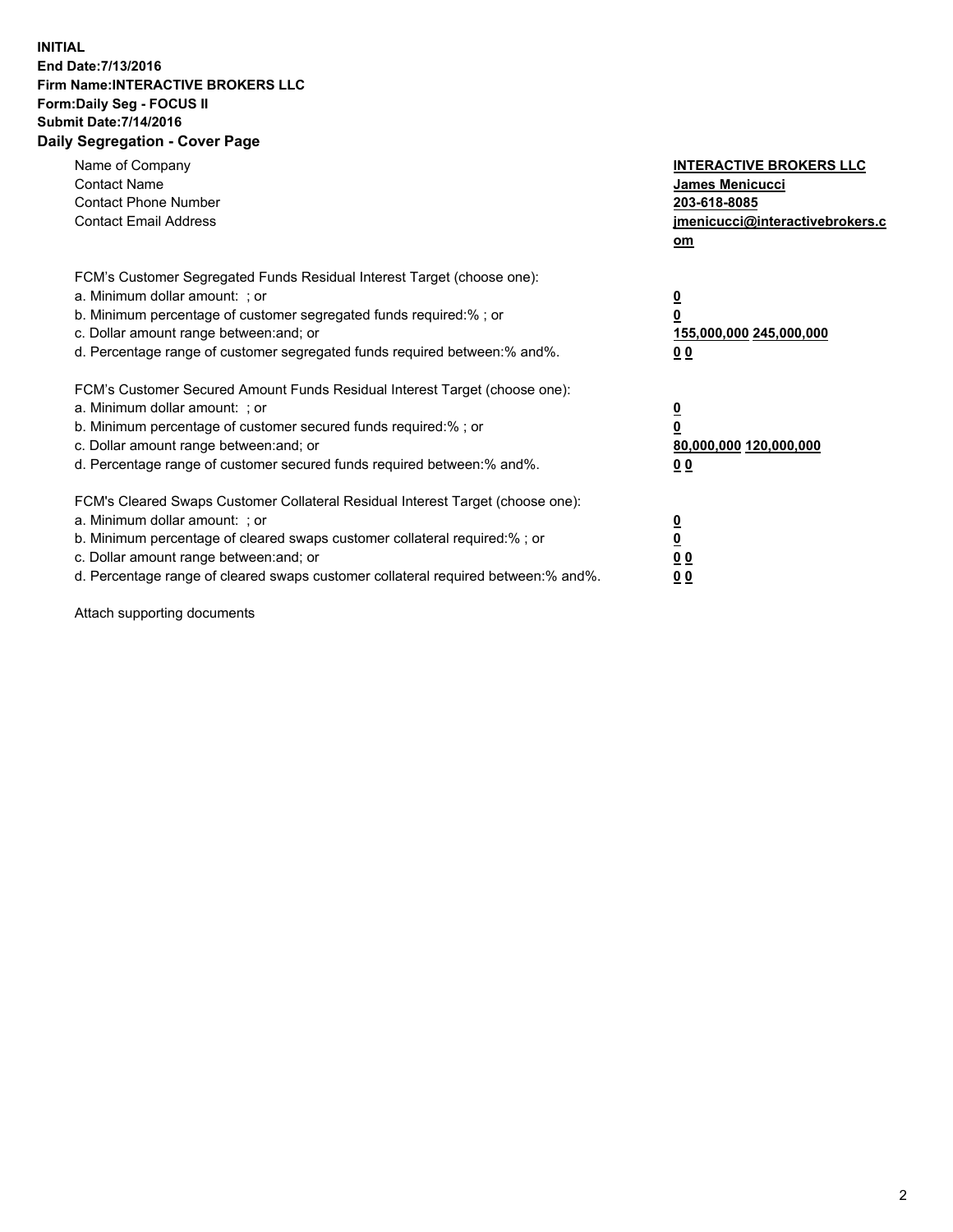## **INITIAL End Date:7/13/2016 Firm Name:INTERACTIVE BROKERS LLC Form:Daily Seg - FOCUS II Submit Date:7/14/2016 Daily Segregation - Secured Amounts**

|     | Daily Segregation - Secured Amounts                                                                        |                                   |  |
|-----|------------------------------------------------------------------------------------------------------------|-----------------------------------|--|
|     | Foreign Futures and Foreign Options Secured Amounts                                                        |                                   |  |
|     | Amount required to be set aside pursuant to law, rule or regulation of a foreign                           | $0$ [7305]                        |  |
|     | government or a rule of a self-regulatory organization authorized thereunder                               |                                   |  |
| 1.  | Net ledger balance - Foreign Futures and Foreign Option Trading - All Customers                            |                                   |  |
|     | A. Cash                                                                                                    | 340,522,532 [7315]                |  |
|     | B. Securities (at market)                                                                                  | $0$ [7317]                        |  |
| 2.  | Net unrealized profit (loss) in open futures contracts traded on a foreign board of trade                  | 11,919,487 [7325]                 |  |
| 3.  | Exchange traded options                                                                                    |                                   |  |
|     | a. Market value of open option contracts purchased on a foreign board of trade                             | 668,274 [7335]                    |  |
|     | b. Market value of open contracts granted (sold) on a foreign board of trade                               | -240,493 [7337]                   |  |
| 4.  | Net equity (deficit) (add lines 1.2. and 3.)                                                               | 352,869,800 [7345]                |  |
| 5.  | Account liquidating to a deficit and account with a debit balances - gross amount                          | 86,638 [7351]                     |  |
|     | Less: amount offset by customer owned securities                                                           | 0 [7352] 86,638 [7354]            |  |
| 6.  | Amount required to be set aside as the secured amount - Net Liquidating Equity                             | 352,956,438 [7355]                |  |
|     | Method (add lines 4 and 5)                                                                                 |                                   |  |
| 7.  | Greater of amount required to be set aside pursuant to foreign jurisdiction (above) or line                | 352,956,438 [7360]                |  |
|     | 6.                                                                                                         |                                   |  |
|     | FUNDS DEPOSITED IN SEPARATE REGULATION 30.7 ACCOUNTS                                                       |                                   |  |
| 1.  | Cash in banks                                                                                              |                                   |  |
|     | A. Banks located in the United States                                                                      | 4,100,000 [7500]                  |  |
|     | B. Other banks qualified under Regulation 30.7                                                             | 0 [7520] 4,100,000 [7530]         |  |
| 2.  | Securities                                                                                                 |                                   |  |
|     | A. In safekeeping with banks located in the United States                                                  | 382,676,350 [7540]                |  |
|     | B. In safekeeping with other banks qualified under Regulation 30.7                                         | 0 [7560] 382,676,350 [7570]       |  |
| 3.  | Equities with registered futures commission merchants                                                      |                                   |  |
|     | A. Cash                                                                                                    | $0$ [7580]                        |  |
|     | <b>B.</b> Securities                                                                                       | $0$ [7590]                        |  |
|     | C. Unrealized gain (loss) on open futures contracts                                                        | $0$ [7600]                        |  |
|     | D. Value of long option contracts                                                                          | $0$ [7610]                        |  |
|     | E. Value of short option contracts                                                                         | 0 [7615] 0 [7620]                 |  |
| 4.  | Amounts held by clearing organizations of foreign boards of trade                                          |                                   |  |
|     | A. Cash                                                                                                    | $0$ [7640]                        |  |
|     | <b>B.</b> Securities                                                                                       | $0$ [7650]                        |  |
|     | C. Amount due to (from) clearing organization - daily variation                                            | $0$ [7660]                        |  |
|     | D. Value of long option contracts                                                                          | $0$ [7670]                        |  |
|     | E. Value of short option contracts                                                                         | 0 [7675] 0 [7680]                 |  |
| 5.  | Amounts held by members of foreign boards of trade                                                         |                                   |  |
|     | A. Cash                                                                                                    | 84,970,567 [7700]                 |  |
|     | <b>B.</b> Securities                                                                                       | $0$ [7710]                        |  |
|     | C. Unrealized gain (loss) on open futures contracts                                                        | 3,272,990 [7720]                  |  |
|     | D. Value of long option contracts                                                                          | 668,302 [7730]                    |  |
|     | E. Value of short option contracts                                                                         | -240,496 [7735] 88,671,363 [7740] |  |
| 6.  | Amounts with other depositories designated by a foreign board of trade                                     | 0 [7760]                          |  |
| 7.  | Segregated funds on hand                                                                                   | $0$ [7765]                        |  |
| 8.  | Total funds in separate section 30.7 accounts                                                              | 475,447,713 [7770]                |  |
| 9.  | Excess (deficiency) Set Aside for Secured Amount (subtract line 7 Secured Statement<br>Page 1 from Line 8) | 122,491,275 [7380]                |  |
| 10. | Management Target Amount for Excess funds in separate section 30.7 accounts                                | 80,000,000 [7780]                 |  |
| 11. | Excess (deficiency) funds in separate 30.7 accounts over (under) Management Target                         | 42,491,275 [7785]                 |  |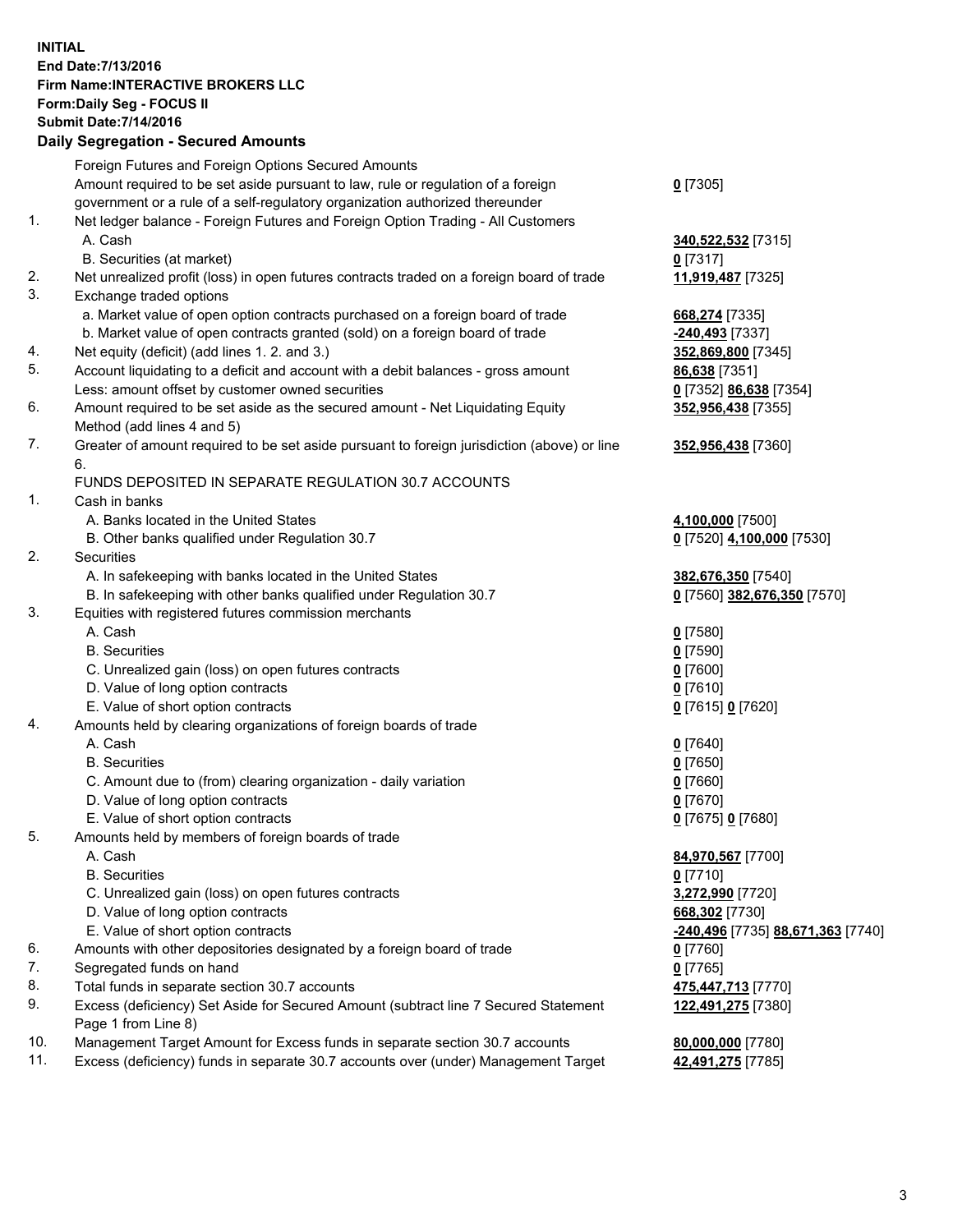**INITIAL End Date:7/13/2016 Firm Name:INTERACTIVE BROKERS LLC Form:Daily Seg - FOCUS II Submit Date:7/14/2016 Daily Segregation - Segregation Statement** SEGREGATION REQUIREMENTS(Section 4d(2) of the CEAct) 1. Net ledger balance A. Cash **3,051,742,604** [7010] B. Securities (at market) **0** [7020] 2. Net unrealized profit (loss) in open futures contracts traded on a contract market **-20,856,003** [7030] 3. Exchange traded options A. Add market value of open option contracts purchased on a contract market **159,189,219** [7032] B. Deduct market value of open option contracts granted (sold) on a contract market **-230,751,481** [7033] 4. Net equity (deficit) (add lines 1, 2 and 3) **2,959,324,339** [7040] 5. Accounts liquidating to a deficit and accounts with debit balances - gross amount **89,703** [7045] Less: amount offset by customer securities **0** [7047] **89,703** [7050] 6. Amount required to be segregated (add lines 4 and 5) **2,959,414,042** [7060] FUNDS IN SEGREGATED ACCOUNTS 7. Deposited in segregated funds bank accounts A. Cash **242,048,008** [7070] B. Securities representing investments of customers' funds (at market) **1,776,075,765** [7080] C. Securities held for particular customers or option customers in lieu of cash (at market) **0** [7090] 8. Margins on deposit with derivatives clearing organizations of contract markets A. Cash **29,751,070** [7100] B. Securities representing investments of customers' funds (at market) **1,197,299,942** [7110] C. Securities held for particular customers or option customers in lieu of cash (at market) **0** [7120] 9. Net settlement from (to) derivatives clearing organizations of contract markets **-1,330,272** [7130] 10. Exchange traded options A. Value of open long option contracts **159,187,675** [7132] B. Value of open short option contracts **-230,749,978** [7133] 11. Net equities with other FCMs A. Net liquidating equity **0** [7140] B. Securities representing investments of customers' funds (at market) **0** [7160] C. Securities held for particular customers or option customers in lieu of cash (at market) **0** [7170] 12. Segregated funds on hand **0** [7150] 13. Total amount in segregation (add lines 7 through 12) **3,172,282,210** [7180] 14. Excess (deficiency) funds in segregation (subtract line 6 from line 13) **212,868,168** [7190] 15. Management Target Amount for Excess funds in segregation **155,000,000** [7194] **57,868,168** [7198]

16. Excess (deficiency) funds in segregation over (under) Management Target Amount Excess